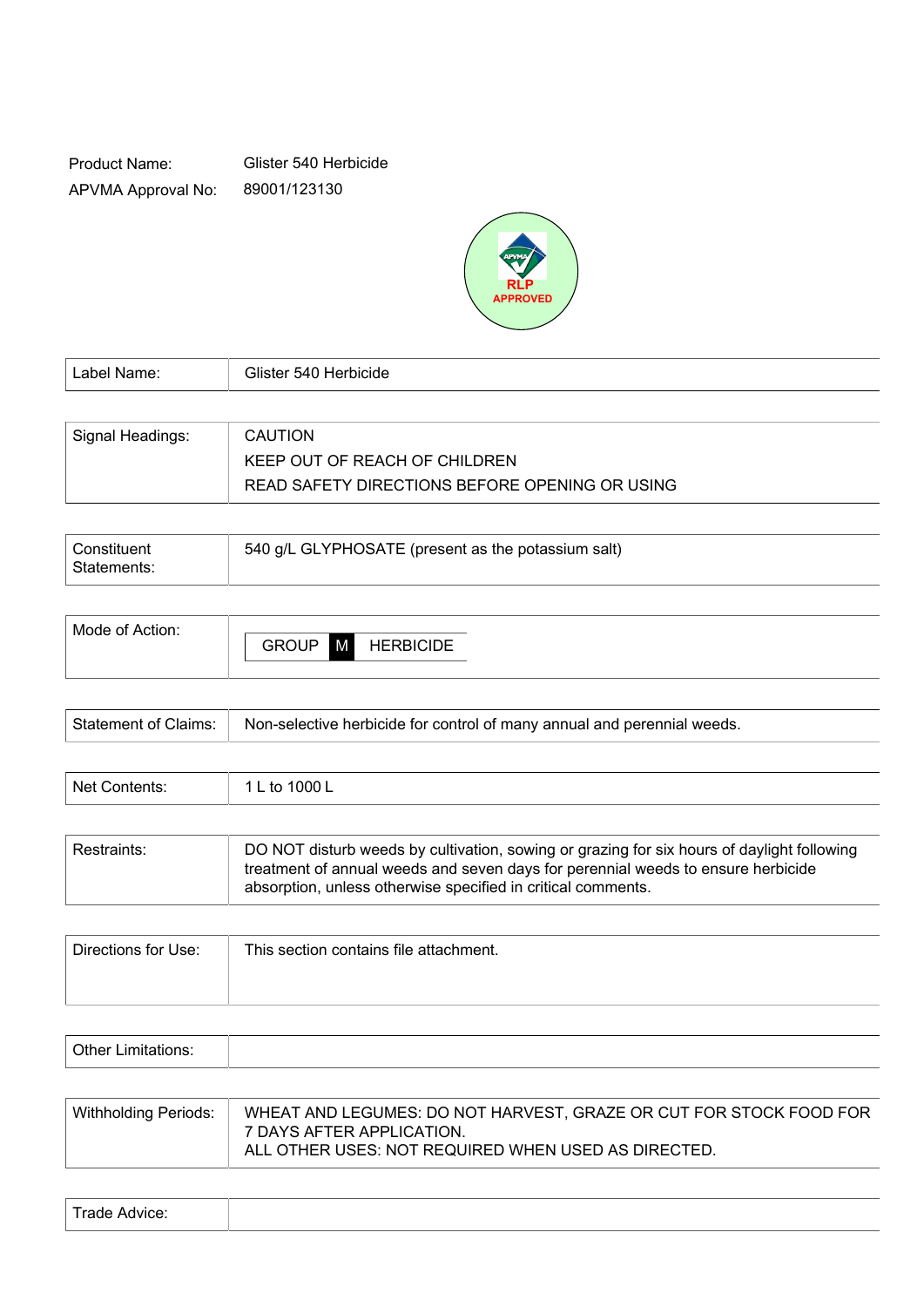| <b>General Instructions:</b> | <b>GENERAL INSTRUCTIONS</b>                                                                                                                                                                |
|------------------------------|--------------------------------------------------------------------------------------------------------------------------------------------------------------------------------------------|
|                              | GLISTER 540 HERBICIDE is a non-volatile, non-selective, water soluble liquid herbicide                                                                                                     |
|                              | for the control of annual and perennial grasses and broadleaf weeds in a wide range of                                                                                                     |
|                              | agricultural and non-agricultural use situations. GLISTER 540 HERBICIDE may be used                                                                                                        |
|                              | for weed control on agricultural land prior to planting any edible or non-edible crop but not                                                                                              |
|                              | prior to transplanting tomatoes. When applying this product prior to transplanting crops into                                                                                              |
|                              | plastic mulch, care must be taken to remove residues of this product from the plastic prior<br>to transplanting. Residues can be removed by 2 cm of natural rainfall or by applying water  |
|                              | via a sprinkler irrigation system. GLISTER 540 HERBICIDE is absorbed by plant foliage                                                                                                      |
|                              | and green stems. It is inactivated on clay and organic matter in soil and does not provide                                                                                                 |
|                              | residual weed control.                                                                                                                                                                     |
|                              | GLISTER 540 HERBICIDE moves through the plant from the point of contact throughout                                                                                                         |
|                              | the plant. Initial visible effects on annual weeds take 3-7 days but may not be noticeable for                                                                                             |
|                              | 2 to 3 weeks under cool cloudy conditions or on some perennial weeds.                                                                                                                      |
|                              | <b>CROP ESTABLISHMENT</b>                                                                                                                                                                  |
|                              | GLISTER 540 HERBICIDE is recommended for control of emerged weeds prior to crop                                                                                                            |
|                              | establishment. Cultivation                                                                                                                                                                 |
|                              | and/or planting operations which provide conditions suitable for crop emergence and<br>establishment are required following herbicide application. Where heavy weed growth is              |
|                              | present or soil conditions are unsuitable, planting should be delayed to allow for decay of                                                                                                |
|                              | weeds and/or development of more favourable soil conditions for the formation of a suitable                                                                                                |
|                              | seedbed. Incorporation of green or decaying vegetation may retard crop emergence under                                                                                                     |
|                              | cold, wet conditions. Vegetation may be reduced by grazing and weed decay assisted by                                                                                                      |
|                              | cultivation to leave trash on the soil surface.                                                                                                                                            |
|                              | <b>MIXING</b>                                                                                                                                                                              |
|                              | GLISTER 540 HERBICIDE mixes readily with water. Reduced results may occur if water                                                                                                         |
|                              | containing suspended clay or organic matter is used e.g. from dams, streams and irrigation                                                                                                 |
|                              | channels, or a high level of calcium, magnesium or bicarbonate ions. DO NOT mix, store                                                                                                     |
|                              | or apply this product in galvanised steel or unlined steel containers or spray tanks, since a<br>highly flammable gas mixture may be formed. Use stainless steel, aluminium, brass copper, |
|                              | fibre glass, plastic or plastic lined containers or spray tanks. Spray tanks, pumps, lines                                                                                                 |
|                              | and nozzles should be thoroughly cleaned with clean water following application. Ensure                                                                                                    |
|                              | that the spray tank is free of any residue of other spray solutions prior to mixing. Use spray                                                                                             |
|                              | solutions promptly as a gradual loss of activity may occur over a period of days following                                                                                                 |
|                              | spray preparation.                                                                                                                                                                         |
|                              | Mixing Instructions:                                                                                                                                                                       |
|                              | 1. Fill the spray tank $\frac{1}{3}$ to $\frac{1}{2}$ full clean water and start agitation.                                                                                                |
|                              | 2. If adding ammonium sulphate, use a 2% v/v and mix thoroughly.                                                                                                                           |
|                              | 3. If tank-mixing, add recommended herbicide/insecticide/additive to the spray tank and mix<br>thoroughly.                                                                                 |
|                              | 4. Add GLISTER 540 HERBICIDE and the remaining water. Mix thoroughly.                                                                                                                      |
|                              | 5. Add Wetspray 1000 or Pulse Penetrant or an approved 1040 g/L Octyl Phenol Ethoxylate                                                                                                    |
|                              | surfactant, if required, near the end of the filling process.                                                                                                                              |
|                              | 6. Always maintain adequate agitation during application and use the tank mix promptly.                                                                                                    |
|                              | Clean all equipment after use by washing thoroughly with water.                                                                                                                            |
|                              | <b>TANK MIXTURES</b>                                                                                                                                                                       |
|                              | GLISTER 540 HERBICIDE may be tank-mixed with the following herbicides, insecticides                                                                                                        |
|                              | and adjuvants. Read and follow all label                                                                                                                                                   |
|                              | directions, restraints, plant-back and withholding periods, and safety directions for the<br>tank-mix products. In multiple product tank mixes a minimum water volume of 50 L/ha is        |
|                              | recommended and local advice should be sought. Correct mixing order is important as in                                                                                                     |
|                              | good in-tank agitation when application/spraying is occuring.                                                                                                                              |
|                              | Herbicides: Farmoz LV Ester 600 (2,4-D ester), Zulu 300 (2,4-D isopropylamine), Lynx WG,                                                                                                   |
|                              | Affinity, Avadex Xtra, Cameo, Cavalier (oxyfluorfen), Cutlass (dicamba), Duet, Express*,                                                                                                   |
|                              | Eclipse, Farmozine 900 WDG, Farmoz Simazine 900 WDG (atrazine/simazine flowable                                                                                                            |
|                              | or granular), Farmoz MCPA LVE, Flagship, Flame, Garlon 600, Hammer, Lonestar,                                                                                                              |
|                              | Logran B Power(ensure fully dispersed prior to addition of GLISTER 540 HERBICIDE),                                                                                                         |
|                              | Pendimethex, Safari, Tackle, Trilogy (trifluralin), Victory. The addition of Cavalier at 75 mL/                                                                                            |
|                              | ha to recommended rates of GLISTER 540 HERBICIDE prior to planting winter cereals will                                                                                                     |
|                              | improve knockdown of certain weeds.                                                                                                                                                        |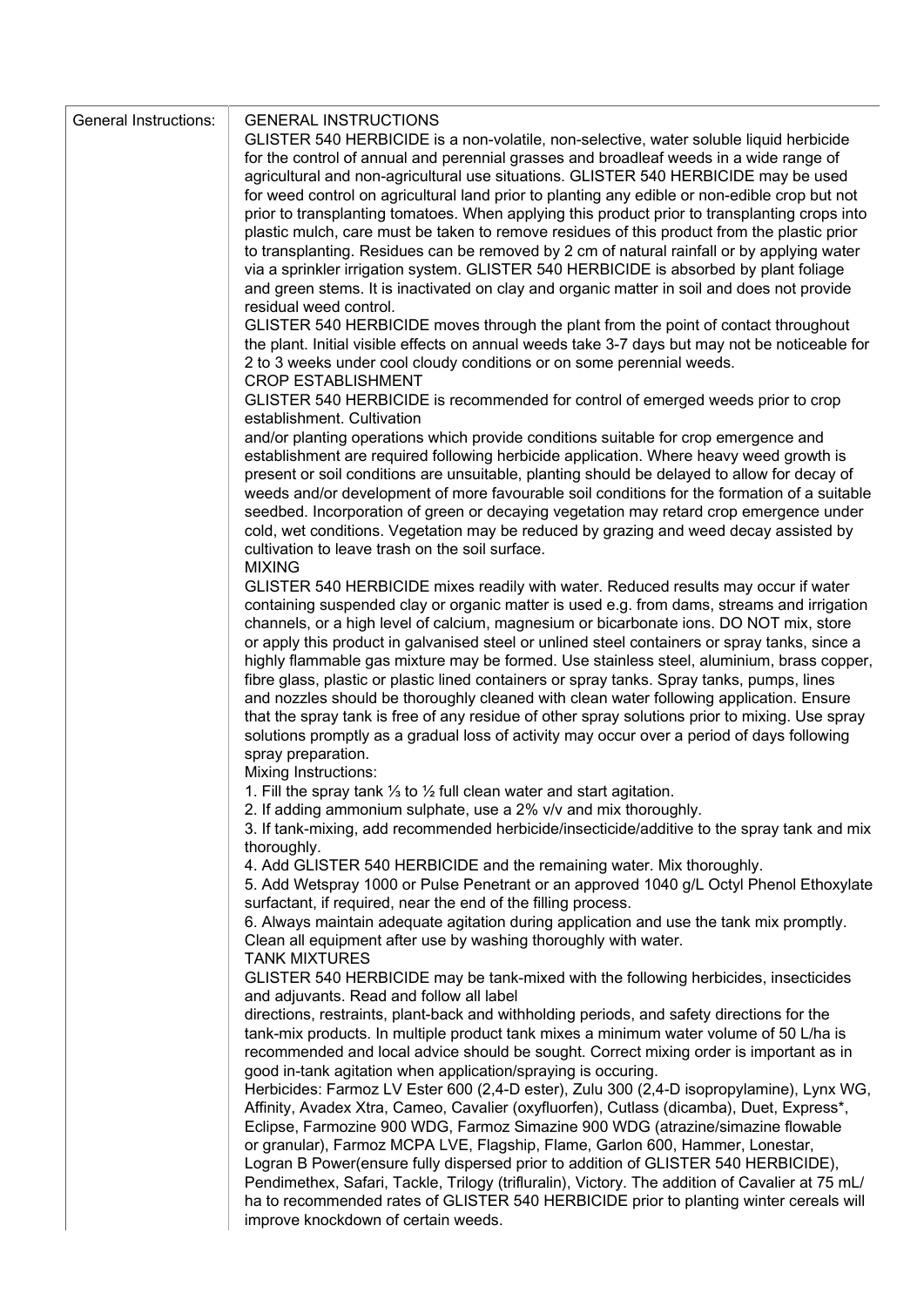Insecticides:

This product is compatible with the following insecticides Alpha-Scud Elite, Farmoz Dimethoate 400, Farmoz Fenitrothion 1000, Gusathion, Karate, Le mat, Metasystox, Scud Elite, Strike-Dut500EC, Venom100EC. Other brands have not been tested. As formulations of other products are beyond the control of Sinon, all mixtures should be tested prior to mixing commercial quantities.

Adjuvants- an approved 1040 g/L Octyl Phenol Ethoxylate surfactant: an approved 1040 g/L Octyl Phenol Ethoxylate surfactant is recommended for the control of Silver Grass and Annual Ryegrass in late Winter and Spring. An approved 1040 g/L Octyl Phenol Ethoxylate surfactant is not a general purpose surfactant and should only be used where recommended. Rate: 200 mL/100 L spray solution. Adjuvants- Pulse Penetrant: Pulse Penetrant is recommended for the control of Bracken and many woody weeds. Rate: 200 mL/100L spray solution.

Adjuvants- Ammonium Sulphate: Crystalline (or solution) ammonium sulfate may be used as an adjuvant to alleviate the adverse effects of high levels of calcium, magnesium and bicarbonate ions in water. Rate: 2L/100 L spray solution.

### APPLICATION

Boom Equipment: For boom application, a spray volume of 80L/ha or less is recommended for optimum performance. Nozzles and pressure settings should be selected to deliver a MEDIUM or MEDIUM-COARSE size droplet at the target (BCPC - British Crop Protection Council Standard). The use of nozzles and/or pressure settings that produce VERY FINE or FINE droplets should be avoided as these are prone to loss or drift. In multiple product tank mixes a minimum water volume of 50 L/ha is recommended and local advice should be sought. Correct mixing order is important as in good in-tank agitation when application is occurring. For shielded applications a spray volume of 80L/ sprayed ha is recommended using nozzle types and pressure settings to deliver a COARSE (BCPC) size droplet at the target. Crop damage may result if spray drift occurs through incorrect nozzle and/or pressure selection, inadequate shielding and/or wind strength, high evaporation rates or excessive ground speed.

Wiper Equipment: Wiper equipment (e.g. Ropewick, canvas, felt or carpet applicators) may be used to apply GLISTER 540 HERBICIDE. Avoid contact with desirable vegetation. Operate wiper equipment a minimum of 10 cm above the crop or pasture. Weeds should be at least 15 cm above the crop or pasture at time of application. Speed of travel should be no greater than 8 km/h. Best results are achieved at lower speeds and where two applications are made in opposite directions (double pass). Where weeds are of variable height, or occur in dense infestations or clumps, some plants may not be contacted by the herbicide solution. In these cases repeat treatment may be necessary. Rate: Mix 700 mL GLISTER 540 HERBICIDE with 2.3 litres clean water. Adjust flow rate to suit equipment.

Aerial Equipment: GLISTER 540 HERBICIDE may be applied by aerial spraying equipment for control of weeds in forests, cropland or pasture prior to establishment of crops, new pastures or new forest plantings and for pre-harvest applications up to a maximum rate of 2.7 L/ha where specified by this label.

DO NOT apply treatments by aircraft in situations where drift onto sensitive crops and pastures is likely to occur.

Apply treatments using boom or micronaire equipment using a spray volume not less than 20 L/ha and using settings to produce a median droplet diameter of 250-350 microns. In multiple product tank mixes a minimum water volume of 50 L/ha is recommended and local advice should be sought. Correct mixing order is important. Swath width should be set to take into account aircraft type, wind conditions and target height. Swath width will need to be reduced to avoid striping under light wind conditions and/or application to tall, dense targets e.g. preharvest application, treatments in heavy crop stubble. Thoroughly wash aircraft after each day of spraying to remove herbicide residues.

Application in Hilly Terrain: Increase water volume to 30-80L/ha and increase median droplet diameter of output to at least 300 microns to optimise deposition of spray output onto weeds.

Air Temperature and Relative Humidity: DO NOT apply GLISTER 540 HERBICIDE by aircraft at temperatures above 30°C. Increase spray output to at least 30 L/ha when temperatures rise above 25°C. Avoid application when relative humidity falls below 35%.

AVOID DRIFT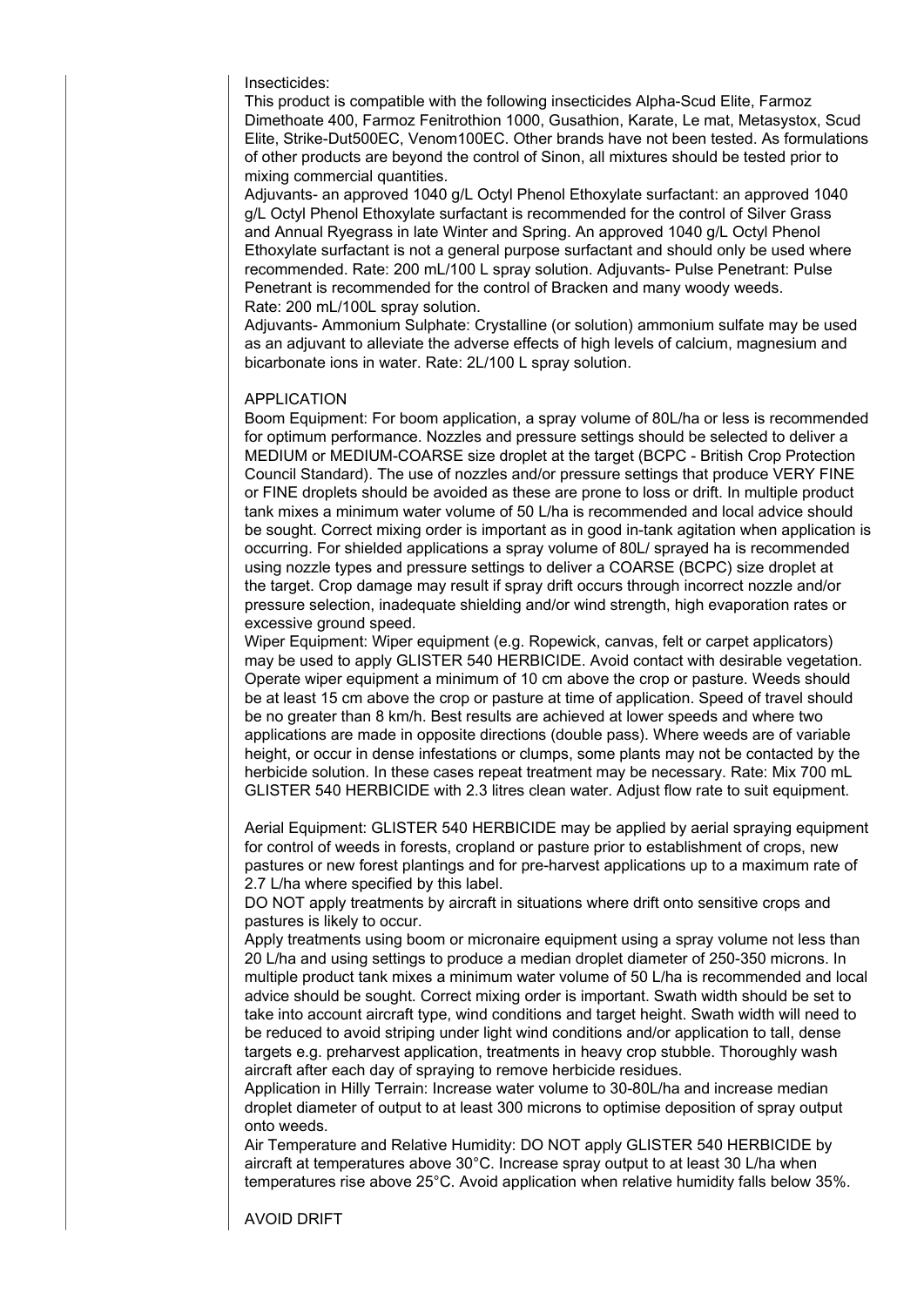| DO NOT apply treatments with spraying equipment or under weather conditions which are<br>likely to cause spray drift onto nearby susceptible crops, pastures or other sensitive plants.<br>DO NOT apply treatments under very light (< 4 km/h) or inversion conditions or where wind<br>speeds exceed 12 km/h.<br><b>APPLICATION CHECKLIST</b><br>DO NOT treat weeds under poor growing conditions due to moisture stress, waterlogging,<br>severe frosting, insect damage etc. Reduced performance may also occur where weeds<br>are covered with dust or silt.<br>DO NOT add surfactants, adjuvants or other pesticides except as specifically directed on<br>this label.<br>Rain within 1 hour of application which causes run-off may require retreatment.<br>Rainfastness is reduced if weeds are not actively growing, under stress or conditions of<br>low light intensity/darkness. The addition of an approved 1040 g/L Octyl Phenol Ethoxylate<br>surfactant may improve rainfastness on Winter annual weeds. A withholding period for<br>grazing is not required. However, it is recommended that grazing of treated plants be<br>delayed to ensure herbicide uptake.<br>Certain plants such as Soursob, Variegated Thistle, Sorghum and Johnson Grass may<br>be naturally toxic to stock when eaten in large quantities under certain conditions. Where<br>plants are known to be toxic, grazing should be delayed until complete desiccation of<br>treated plants has occurred. Apply treatments to weeds which have at least one true<br>leaf (broadleaf weeds) or two leaves (grasses) to provide an adequate surface area for |
|-----------------------------------------------------------------------------------------------------------------------------------------------------------------------------------------------------------------------------------------------------------------------------------------------------------------------------------------------------------------------------------------------------------------------------------------------------------------------------------------------------------------------------------------------------------------------------------------------------------------------------------------------------------------------------------------------------------------------------------------------------------------------------------------------------------------------------------------------------------------------------------------------------------------------------------------------------------------------------------------------------------------------------------------------------------------------------------------------------------------------------------------------------------------------------------------------------------------------------------------------------------------------------------------------------------------------------------------------------------------------------------------------------------------------------------------------------------------------------------------------------------------------------------------------------------------------------------------------------------------------------------------------|
| herbicide uptake.<br>If heavy grazing has occurred, allow regrowth to 6-8cm before spraying and use the higher<br>rates recommended.                                                                                                                                                                                                                                                                                                                                                                                                                                                                                                                                                                                                                                                                                                                                                                                                                                                                                                                                                                                                                                                                                                                                                                                                                                                                                                                                                                                                                                                                                                          |

| Resistance Warning: | <b>HERBICIDE RESISTANCE WARNING</b>                                                                                                                                                                                                                                                                                                                                                                                                                                                                                                                                                                                                                                                                                                                                                                                                                                                  |
|---------------------|--------------------------------------------------------------------------------------------------------------------------------------------------------------------------------------------------------------------------------------------------------------------------------------------------------------------------------------------------------------------------------------------------------------------------------------------------------------------------------------------------------------------------------------------------------------------------------------------------------------------------------------------------------------------------------------------------------------------------------------------------------------------------------------------------------------------------------------------------------------------------------------|
|                     | <b>GROUP M HERBICIDE</b>                                                                                                                                                                                                                                                                                                                                                                                                                                                                                                                                                                                                                                                                                                                                                                                                                                                             |
|                     | GLISTER 540 HERBICIDE is a member of the Glycines group of herbicides. GLISTER<br>540 HERBICIDE has the inhibition of EPSP synthase mode of action. For weed resistance<br>management GLISTER 540 HERBICIDE is a Group M herbicide. Some naturally occurring<br>weed biotypes resistant to GLISTER 540 HERBICIDE and other Group M herbicides may<br>exist through normal generic variability in any weed population. The resistant individuals<br>can eventually dominate the weed population if these herbicides are used repeatedly.<br>These resistant weed will not be controlled by GLISTER 540 HERBICIDE or other Group<br>M Herbicides. Since the occurrence of resistant weeds is difficult to detect prior to use,<br>Sinon Australia Pty Ltd accepts no liability for any losses that may result from the failure of<br>GLISTER 540 HERBICIDE to control resistant weeds. |

| Precautions: | <b>PRECAUTIONS</b><br>DO NOT use human flaggers/markers unless they are protected by engineering controls<br>such as enclosed cabs.                                                  |  |  |  |
|--------------|--------------------------------------------------------------------------------------------------------------------------------------------------------------------------------------|--|--|--|
|              | Re-entry Period:<br>DO NOT enter treated areas until spray has dried.<br>When prior entry is necessary, wear personal protective equipment as specified in the<br>Safety Directions. |  |  |  |

| Protections: | PROTECTION OF CROPS, NATIVE AND OTHER NON-TARGET PLANTS<br>Avoid contact with foliage, green bark or stems, canes, laterals, suckers, fresh wounds,<br>exposed non-woody roots, flowers or fruit of crops, desirable plants and trees, since severe<br>injury or destruction may result.<br>DO NOT apply under weather conditions, or from spraying equipment, that may cause<br>spray to drift onto nearby susceptible plants/crops, cropping lands or pastures. |
|--------------|-------------------------------------------------------------------------------------------------------------------------------------------------------------------------------------------------------------------------------------------------------------------------------------------------------------------------------------------------------------------------------------------------------------------------------------------------------------------|
|              | PROTECTION WILDLIFE, FISH, CRUSTACEANS AND ENVIRONMENT                                                                                                                                                                                                                                                                                                                                                                                                            |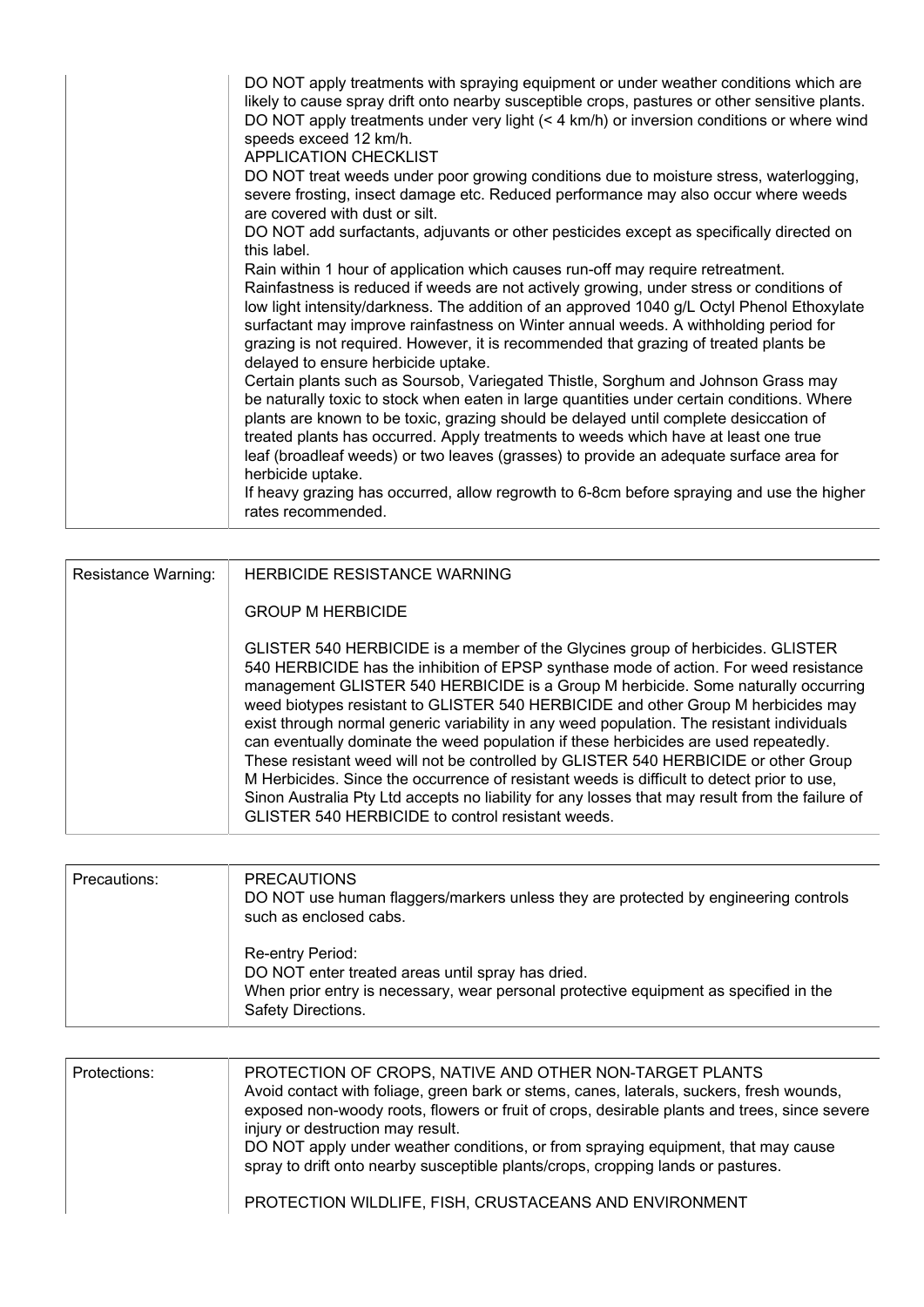| DO NOT contaminate streams, rivers or waterways with the product or used containers.<br>DO NOT apply to weeds growing in or over water.<br>DO NOT spray across open bodies of water. |
|--------------------------------------------------------------------------------------------------------------------------------------------------------------------------------------|
|--------------------------------------------------------------------------------------------------------------------------------------------------------------------------------------|

| Storage and<br>Disposal: | STORAGE AND DISPOSAL (1 L, 5 L, 10 L, 15 L, 20 L, 1000 L)<br>Store in the closed, original container in a cool, well-ventilated area. DO NOT store for<br>prolonged periods in direct sunlight. DO NOT contaminate seed, feed or foodstuff.                                                                                                                                                                                                                                                                                                                                                                                                                                                                                                                                                                                                                                                                                                                                               |  |  |  |  |
|--------------------------|-------------------------------------------------------------------------------------------------------------------------------------------------------------------------------------------------------------------------------------------------------------------------------------------------------------------------------------------------------------------------------------------------------------------------------------------------------------------------------------------------------------------------------------------------------------------------------------------------------------------------------------------------------------------------------------------------------------------------------------------------------------------------------------------------------------------------------------------------------------------------------------------------------------------------------------------------------------------------------------------|--|--|--|--|
|                          | For non-refillable containers (1 L, 5 L, 10 L, 15 L, 20 L)<br>DO NOT re-use container for any purpose. Triple rinse containers before disposal. Add<br>rinsings to spray tank. DO NOT dispose of undiluted chemicals on-site. If recycling, replace<br>cap and return clean containers to recycler or designated collection point. If not recycling,<br>break, crush or puncture and deliver empty packaging to an approved waste management<br>facility. If an approved waste management facility is not available bury the empty packaging<br>500 mm below the surface in a disposal pit specifically marked and set up for this purpose<br>clear of waterways, desirable vegetation and tree roots, in compliance with relevant Local,<br>State or Territory government regulation. Do not burn empty containers or product.<br>For refillable containers<br>Empty contents fully into application equipment. Close all valves and return to point of<br>supply for refill or storage. |  |  |  |  |
|                          | Envirodrum Micro Matic Valve (60 L, 110 L):<br>Store the original sealed Envirodrum in a cool well-ventilated area. DO NOT store for<br>prolonged periods in direct sunlight. DO NOT tamper with the Micro Matic valve or the<br>security seal. DO NOT contaminate the Envirodrum with water or any foreign matter. After<br>each use of the product, please ensure that the Micro Matic coupler delivery system and<br>hoses are disconnected, triple rinsed with clean water and drained accordingly. When the<br>contents of the Envirodrum have been used, please return the Envirodrum to the point of<br>purchase. The Envirodrum remains the property of Sinon Australia Pty Ltd.                                                                                                                                                                                                                                                                                                  |  |  |  |  |

| Safety Directions:<br>Will irritate eyes, may irritate the nose and throat. Avoid contact with eyes and skin.<br>When opening the container, preparing spray and using the prepared spray, wear cotton<br>overalls buttoned to the neck and wrist (or equivalent clothing), elbow length PVC or nitrile<br>gloves and face shield or goggles. If product in eyes, wash it out immediately with water.<br>Wash hands after use. After each day's use, wash gloves, face shield or goggles and<br>contaminated clothing. |
|------------------------------------------------------------------------------------------------------------------------------------------------------------------------------------------------------------------------------------------------------------------------------------------------------------------------------------------------------------------------------------------------------------------------------------------------------------------------------------------------------------------------|
|------------------------------------------------------------------------------------------------------------------------------------------------------------------------------------------------------------------------------------------------------------------------------------------------------------------------------------------------------------------------------------------------------------------------------------------------------------------------------------------------------------------------|

| First Aid Instructions:   If poisoning occurs, contact a doctor or Poisons Information Centre.<br>Phone Australia 13 11 26, New Zealand 0800 764 766. |  |
|-------------------------------------------------------------------------------------------------------------------------------------------------------|--|
|-------------------------------------------------------------------------------------------------------------------------------------------------------|--|

| First Aid Warnings: |  |
|---------------------|--|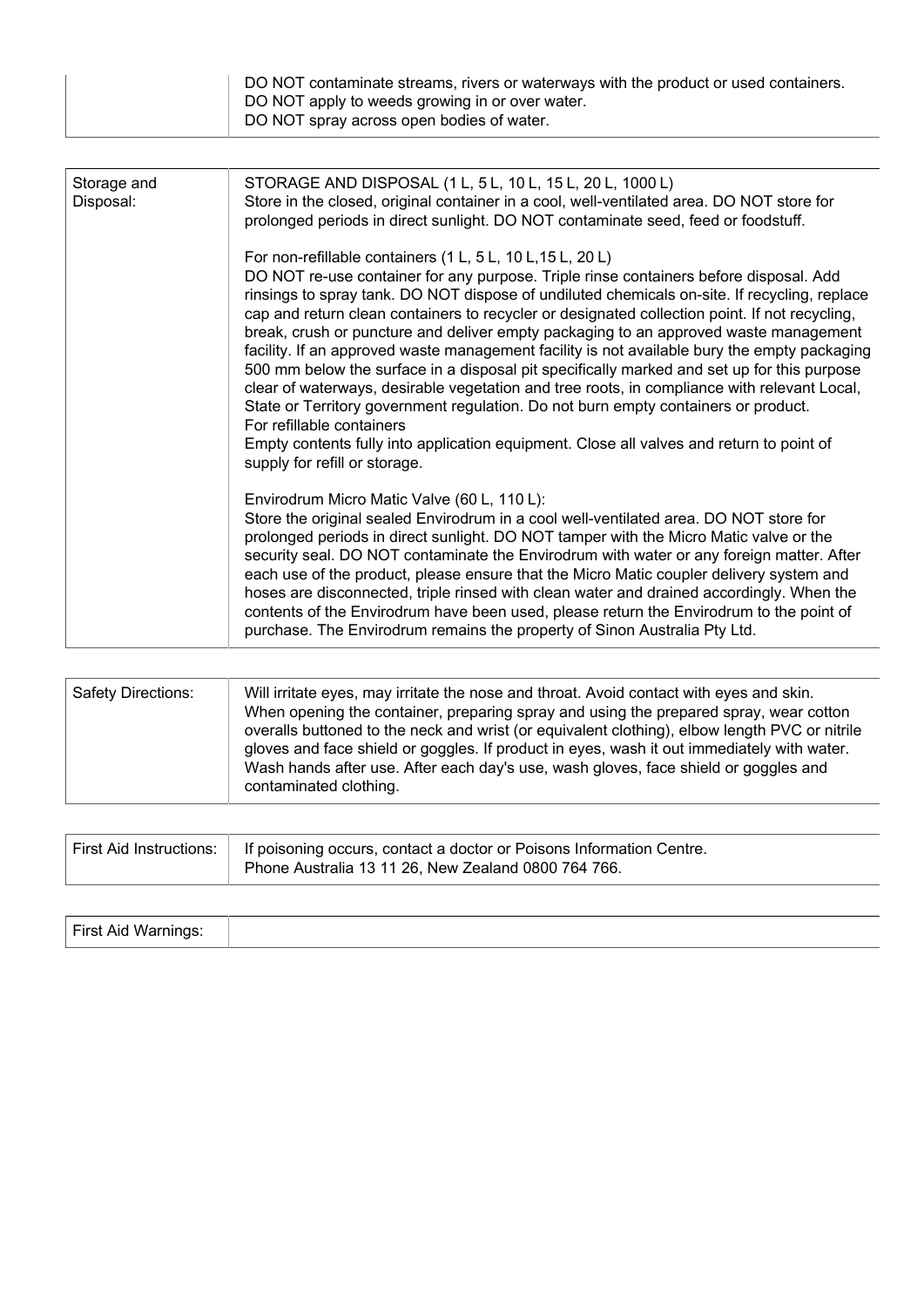## **Directions For Use:**

# **CONSERVATION TILLAGE**

| <b>SITUATION</b>                                                                                                                                          | <b>WEEDS</b>                                                                                                                                                                                                                           | RATE/HA                                                                                                                                                          | <b>CRITICAL COMMENTS</b>                                                                                                                                                                                                                                                                                                                                                                                                                                                                                                                                                                                                                                                                                                                                                                                                                                                                                                                                                                                                        |
|-----------------------------------------------------------------------------------------------------------------------------------------------------------|----------------------------------------------------------------------------------------------------------------------------------------------------------------------------------------------------------------------------------------|------------------------------------------------------------------------------------------------------------------------------------------------------------------|---------------------------------------------------------------------------------------------------------------------------------------------------------------------------------------------------------------------------------------------------------------------------------------------------------------------------------------------------------------------------------------------------------------------------------------------------------------------------------------------------------------------------------------------------------------------------------------------------------------------------------------------------------------------------------------------------------------------------------------------------------------------------------------------------------------------------------------------------------------------------------------------------------------------------------------------------------------------------------------------------------------------------------|
| <b>SOUTHERN</b><br>AUSTRALIA<br>Prior to sowing a crop<br>or pasture with full soil<br>disturbance by<br>cultivation or sowing<br>with a tyned implement. | Barley Grass, Brome 340-660mL<br>Grass, Wild Oats<br><b>Volunteer Cereals,</b><br>Annual Phalaris,                                                                                                                                     | pre tillering<br>660 mL-840 mL<br>post tillering<br>660 mL-840 mL                                                                                                | RATE SELECTION: Use higher rates for advanced weed growth or when<br>treating under cold/overcast conditions.<br>Cultivation or planting may proceed from 1 hour of daylight after application<br>to seedling annual weeds if a satisfactory seedbed can be created for<br>germination and seedling establishment.<br><b>Silvergrass</b>                                                                                                                                                                                                                                                                                                                                                                                                                                                                                                                                                                                                                                                                                        |
|                                                                                                                                                           | Annual Ryegrass,<br>Silvergrass, Winter<br>Grass                                                                                                                                                                                       | pre-tillering<br>840mL-1 L<br>post tillering                                                                                                                     | When treating dense infestations of Silvergrass add an approved 1040 g/L<br>Octyl Phenol Ethoxylate surfactant and use water volumes of 70 L/ha or<br>more and small droplets to improve coverage.<br><b>PERENNIAL WEEDS</b><br>GLISTER 540 HERBICIDE will provide seasonal control and reduction in                                                                                                                                                                                                                                                                                                                                                                                                                                                                                                                                                                                                                                                                                                                            |
|                                                                                                                                                           | Calomba Daisy,<br>Capeweed<br>Doublegee/Spiny<br>Emex, Fumitory,                                                                                                                                                                       | 340-660 mL less than<br>8 cm diameter/height<br>660 mL-1 L greater                                                                                               | plant numbers. Control of Skeleton Weed requires addition of full soil<br>disturbance at planting.<br>In Tasmania, for perennial weeds use 1-2L/ha.                                                                                                                                                                                                                                                                                                                                                                                                                                                                                                                                                                                                                                                                                                                                                                                                                                                                             |
|                                                                                                                                                           | Volunteer Lupins,<br><b>Volunteer Peas</b><br>Amsinckia, Dock<br>(seedling),<br>Paterson's Curse,<br>Saffron Thistle,<br>Thistle, Variegated<br>Thistle,<br>Wild Turnip<br>Perennial Phalaris,<br>Skeleton Weed,<br>Sorrel, Sub Clover | than 8 cm<br>diameter/height<br>660-840 mL less than<br>12 cm diameter/height<br>840mL-1 L greater<br>Scotch Thistle, Spearthan 12 cm diameter/<br>height<br>1 L |                                                                                                                                                                                                                                                                                                                                                                                                                                                                                                                                                                                                                                                                                                                                                                                                                                                                                                                                                                                                                                 |
| <b>SOUTHERN</b><br>AUSTRALIA<br>To commence a fallow<br>OR<br>Prior to planting a crop                                                                    | Barley Grass,<br>Canary Grass, Wild<br>Oats Volunteer<br>Cereals<br>Annual Ryegrass,                                                                                                                                                   | 660mL-1 L<br>$1.0 - 1.3 L$                                                                                                                                       | <b>RATE SELECTION:</b> Use lower rate on young weeds; increase to the higher<br>rate where grasses reach full tillering or where broadleaf weeds commence<br>stem elongation or budding. Use higher rates in Spring and under cold<br>conditions. In Tasmania use 1-2L/ha with the higher rate for control of<br>perennial weeds.                                                                                                                                                                                                                                                                                                                                                                                                                                                                                                                                                                                                                                                                                               |
| or pasture with an<br>implement that gives<br>minimal soil<br>disturbance or prior to<br>surface seeding of<br>pastures.                                  | Brome Grass,<br>Capeweed, Hoary<br>Cress, Paterson's<br>Curse, Saffron<br>Thistle, Scotch<br>Thistle, Silvergrass,<br>Soursob, Spear<br>Thistle, Variegated<br>Thistle, Wild Turnip,<br>Winter Grass                                   |                                                                                                                                                                  | <b>PASTURE OR CROP ESTABLISHMENT: DO NOT sow into</b><br>excessive trash. Excessive plant residues may be removed by grazing after<br>treatment. Planting may proceed from 1 hour of daylight after application to<br>seedling annual weeds if satisfactory a seedbed can be created for crop<br>germination and seedling establishment.<br><b>AERIAL (OR SURFACE) SEEDING:</b> Delay seeding until trash level is<br>reduced to allow for satisfactory placement of broadcast seed on the soil<br>surface.<br><b>Bathurst Burr:</b> For mature weeds use the higher rate.<br>Bent Grass: Use the 1.7 L/ha rate. Apply in late Spring following initiation of<br>seed-head emergence. Follow up with full disturbance with a tyned<br>implement 10-21 days after spraying. Couch, Kikuyu, Paspalum: Use the<br>higher rate on dense infestations. Apply sequential treatments during<br>Summer and Autumn. Repeat applications will be required for full control.<br>For improved control, use in Conjunction with cultivation. |
|                                                                                                                                                           | Bathurst Burr, Bent<br>Grass, Couch, Dock,<br>Erodium, Flatweed,<br>Kikuyu, Plantain,<br>Paspalum, Perennial<br>Phalaris, Sorrel,<br>Sub Clover,<br>Yorkshire Fog                                                                      | $1.25 - 2.0$ L                                                                                                                                                   | Kikuyu, Paspalum: Use the low rate for suppression, the high rate for<br>control.<br><b>Dock, Flatweed:</b> Use the maximum rate for full control.<br><b>Hoary Cress:</b> Use at a rate of 1 L/ha. Treat from late rosette to early<br>flowering.<br><b>Silvergrass:</b> When treating dense infestations of Silvergrass, add an<br>approved 1040 g/L Octyl Phenol Ethoxylate surfactant and use water<br>volumes of 70 L/ha or more and small droplets to improve coverage.<br><b>Soursob:</b> Use at 1 L/ha. Treat at tuber exhaustion.<br><b>Annual Ryegrass:</b> Glyphosate resistance biotypes have been detected in<br>Australia. If glyphosate resistance weeds are known to be present apply an<br>additional method of control.                                                                                                                                                                                                                                                                                        |
|                                                                                                                                                           | Poa Tussock                                                                                                                                                                                                                            | 2.0-2.7L                                                                                                                                                         | TIMING: Treat fresh regrowth (at least 14 days after heavy grazing) after<br>Autumn break and before onset of heavy frosts. Sowing may start from 14<br>days after spraying.                                                                                                                                                                                                                                                                                                                                                                                                                                                                                                                                                                                                                                                                                                                                                                                                                                                    |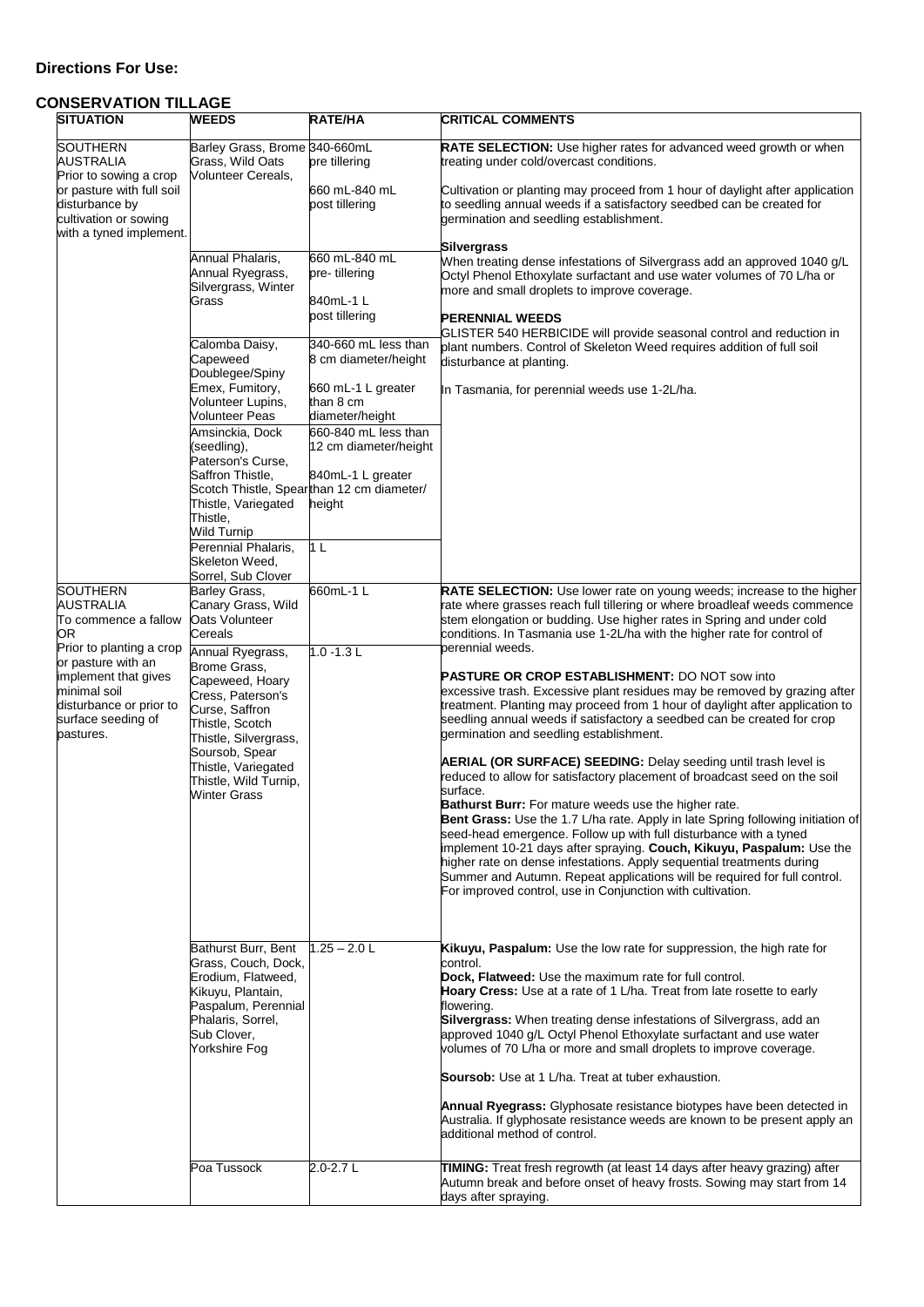| <b>SITUATION</b>                                                                                                                                          | <b>WEEDS</b>                                                                  | RATE/HA                  | <b>CRITICAL COMMENTS</b>                                                                                                                                                                                                                                                                                                                                                                                                                                                                                                                                                                                                                                                                                                                                                                                                                                                                                                                           |
|-----------------------------------------------------------------------------------------------------------------------------------------------------------|-------------------------------------------------------------------------------|--------------------------|----------------------------------------------------------------------------------------------------------------------------------------------------------------------------------------------------------------------------------------------------------------------------------------------------------------------------------------------------------------------------------------------------------------------------------------------------------------------------------------------------------------------------------------------------------------------------------------------------------------------------------------------------------------------------------------------------------------------------------------------------------------------------------------------------------------------------------------------------------------------------------------------------------------------------------------------------|
| Pasture topping                                                                                                                                           | Annual Ryegrass<br>Barley Grass,<br>Brome Grass,<br>Capeweed,<br>Silvergrass, | 300-680 mL<br>200-300 mL | Remove livestock prior to application to allow even regrowth.<br>Use lower rate if grasses are flowering and higher rate if at the<br>milky dough stage. Apply to Capeweed and Calomba Daisy at<br>flowering.<br>DO NOT add an approved 1040 g/L Octyl Phenol Ethoxylate<br>surfactant.<br>DO NOT apply to Clover or Medic crops intended for seed<br>production.                                                                                                                                                                                                                                                                                                                                                                                                                                                                                                                                                                                  |
|                                                                                                                                                           | Calomba Daisy                                                                 | 300 mL                   |                                                                                                                                                                                                                                                                                                                                                                                                                                                                                                                                                                                                                                                                                                                                                                                                                                                                                                                                                    |
| Seed-head<br>Suppression                                                                                                                                  | Bent Grass                                                                    | 240-420 mL               | Apply treatments late October to late November, before<br>seedheads have emerged. Add an approved 1040 g/L Octyl<br>Phenol Ethoxylate surfactant. Use the higher rate where growth<br>is excessive. Graze hard after spraying.                                                                                                                                                                                                                                                                                                                                                                                                                                                                                                                                                                                                                                                                                                                     |
| <b>SOUTHERN</b><br><b>AUSTRALIA</b><br>NSW, VIC, TAS only<br>For control/<br>Suppression prior to<br>establishing crops or<br>improved pasture<br>species | <b>Serrated Tussock</b>                                                       | 2.7-4.0L                 | Apply to actively growing and stress free plants. Best results<br>May<br>to October.<br>Application: Boom spray volume of 70 L/ha or more is<br>recommended to improve plant coverage. Also see Aerial<br>Equipment<br>Surfactants: Addition of 200 ml of an approved 1040 g/L Octyl<br>Phenol Ethoxylate surfactant to 100 L of spraying solution may<br>improve control of Serrated Tussock.<br><b>Site Preparation:</b> Burning of Serrated Tussock 10-12 months<br>before spraying or slashing/heaving grazing (cell grazing) 2<br>weeks before spraying is essential for good results (Note:<br>Serrated Tussock is almost indigestible and prolonged pasture<br>exposure can lead to starvation and death of stock.).<br>Rates: Use lower rate on Serrated Tussock regrowth after<br>burning (no residual dead foliage). Use higher rate on Serrated<br>Tussock that has been slashed or grazed (may contain some<br>residual dead foliage). |
| For prevention of<br>seed head emergence<br>and seed formation                                                                                            | <b>Serrated Tussock</b>                                                       | 500-840 mL               | Apply to actively growing and stress free plants. Best results<br>obtained during mid September-mid October.<br>Apply prior to any seed head emergence. Also see Aerial<br>Equipment.<br>Surfactants: Addition of 200 ml of an approved 1040 g/L Octyl<br>Phenol Ethoxylate surfactant to 100 L of spraying solution may<br>improve results.<br><b>Rates:</b> The lower rates will be less damaging to desirable<br>pasture species.<br>If seed head emergence is imminent then higher rates will give<br>better results.                                                                                                                                                                                                                                                                                                                                                                                                                          |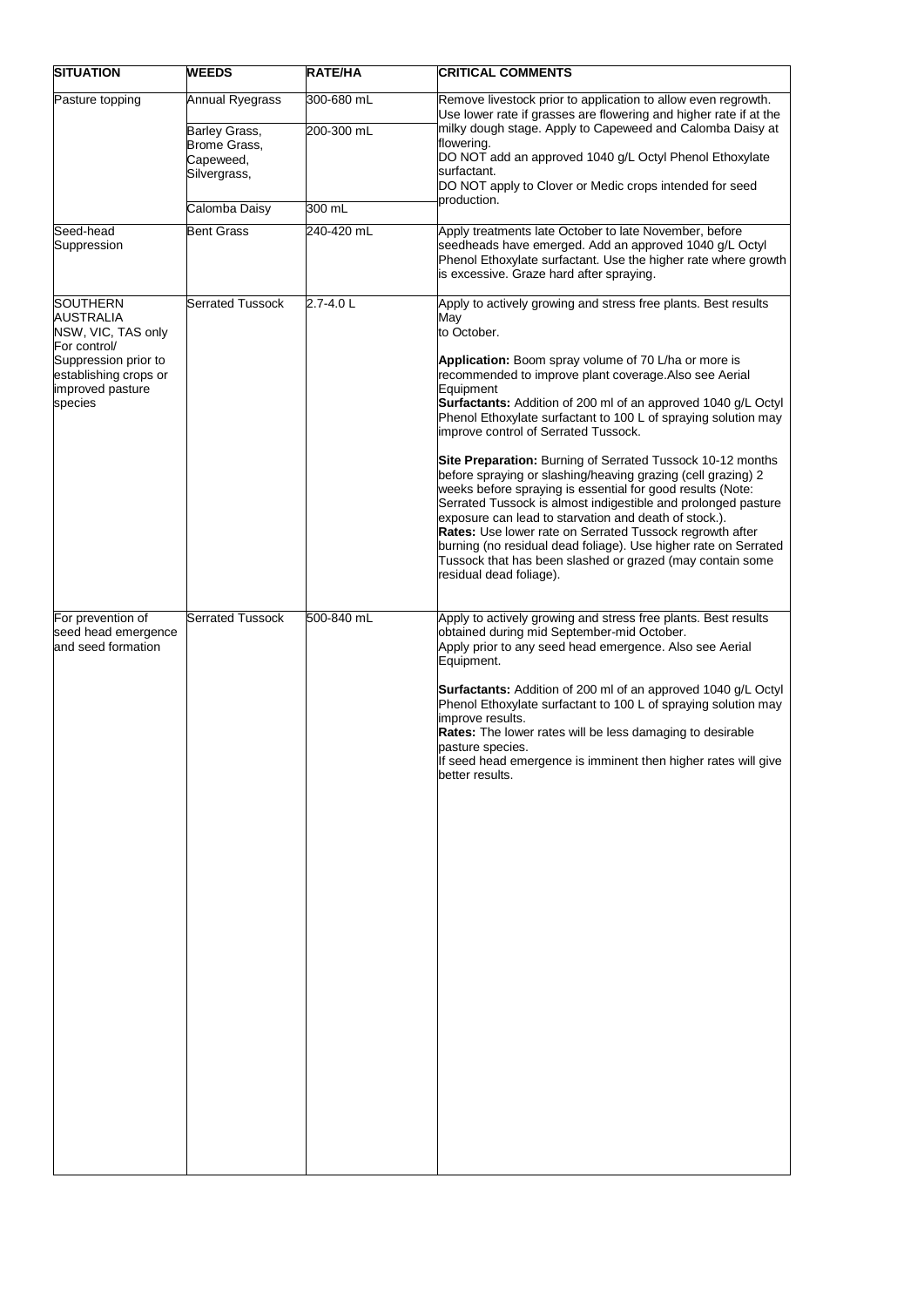| <b>SITUATION</b>                                                   | <b>WEEDS</b>                                                                                                                                                                                                                                                                                                                                                                                           | RATE/HA                                                                                                                | <b>CRITICAL COMMENTS</b>                                                                                                                                                                                                                                                                                                                                                                                                                                                                                                                                                                                                                               |
|--------------------------------------------------------------------|--------------------------------------------------------------------------------------------------------------------------------------------------------------------------------------------------------------------------------------------------------------------------------------------------------------------------------------------------------------------------------------------------------|------------------------------------------------------------------------------------------------------------------------|--------------------------------------------------------------------------------------------------------------------------------------------------------------------------------------------------------------------------------------------------------------------------------------------------------------------------------------------------------------------------------------------------------------------------------------------------------------------------------------------------------------------------------------------------------------------------------------------------------------------------------------------------------|
| NORTHERN<br>AUSTRALIA<br>In fallow or prior to<br>planting a crop. | Paradoxa Grass,<br>Volunteer Cereals,<br>Wild Oats                                                                                                                                                                                                                                                                                                                                                     | 340-660 mL                                                                                                             | RATE SELECTION: Use the lower rates on young weeds;<br>increase to the higher rate where weeds are dense or well<br>developed. Dense infestations of weeds eg. Barnyard Grass,<br>Liverseed (Urochloa) Grass may need follow up treatments for<br>complete control.                                                                                                                                                                                                                                                                                                                                                                                    |
| Cotton:<br>Shielded sprayers                                       | African Turnip weed, 500-660 mL up to 5<br>Black Pigweed,<br>Boggabri Weed,<br>Caltrop (Yellow<br>Vine), Deadnettle,<br>Mintweed, Milk sow)<br>Thistle, Stinkgrass<br>(Lovegrass), Sweet<br>Summer Grass,<br>Variegated Thistle,<br>Volunteer Sorghum                                                                                                                                                  | true leaves or 3 cm in<br>diameter/height 660ml-<br>1.35 L greater<br>than 5 true leaves or 3<br>cm in diameter/height | <b>TANK MIXTURES:</b> Read and follow all label directions,<br>restraints, plant-back and withholding periods, regional use<br>restrictions and safety directions for the tank mix products.<br>Tank mixes with atrazine may give unacceptable knockdown of<br>certain weeds.<br>DO NOT apply the tank mix for control of Barnyard Grass,<br>Liverseed Grass or Milk Thistle.<br>Ammonium sulphate may enhance knockdown weed control<br>where tank mixtures of atrazine are used.                                                                                                                                                                     |
|                                                                    | Annual Ground<br>Cherry, Barnyard<br>Grass, Bladder<br>Ketmia, Button<br>Grass, Camel<br>(Afgan) Melon,<br>Caustic Weed,<br>Columbus Weed,<br>Liverseed Grass,<br>Mexican Poppy,<br>Native Millet New<br>Zealand Spinach,<br>Noogoora Burr,<br>Pigweed (up to 25<br>cm diameter, Spear<br>Thistle, Stinking<br>Gooesfoot,<br>Thornapple (Datura),<br>Turnip Weed,<br>Wild/Prickly lettuce,<br>Wireweed | 660 mL-1.35 L                                                                                                          | <b>SHIELDED SPRAYERS:</b> Apply GLISTER 540 HERBICIDE<br>to weeds growing between crop rows using a shielded sprayer.<br>DO NOT apply in cotton less than 20 cm high.<br>DO NOT allow spray or spray drift to contact any part of the<br>cotton plant as severe injury may result.<br><b>PASTURE OR CROP ESTABLISHMENT: DO NOT sow into</b><br>excessive trash.<br>Excessive plant residues may be removed by grazing after<br>treatment.<br>Cultivation or planting may proceed from 1 hour of sunlight after<br>application to seedling annual weeds if a satisfactory seedbed<br>can be created for crop germination and seedling<br>establishment. |
|                                                                    | Prickly Paddy Melon 640 ml-1.3 L plus                                                                                                                                                                                                                                                                                                                                                                  | 80 ml Garlon 600                                                                                                       | DO NOT add crop oil.                                                                                                                                                                                                                                                                                                                                                                                                                                                                                                                                                                                                                                   |
|                                                                    | Climbing Buckwheat 1.3-2.0 L<br>(< 12 leaf), Couch,<br><b>Johnson Grass</b>                                                                                                                                                                                                                                                                                                                            |                                                                                                                        | Use the higher rate on plants at the flowering/seedhead stage.<br>For Johnson Grass apply to plants with a minimum of 30 cm<br>new<br>growth. For long term control of Couch and Johnson Grass<br>repeat applications will be required.                                                                                                                                                                                                                                                                                                                                                                                                                |
|                                                                    | <b>Nutgrass</b>                                                                                                                                                                                                                                                                                                                                                                                        | 2 L followed by 2 L                                                                                                    | Make first application to actively growing plants when the<br>majority of plants have reached at least the $6 - 8$ leaf stage but<br>preferably later. Allow for maximum re-emergence before<br>retreating.                                                                                                                                                                                                                                                                                                                                                                                                                                            |
| Sugar cane<br>Inter-row spraying                                   | Annual and perennial 1.2-5 L<br>grasses and<br>broadleaf weeds                                                                                                                                                                                                                                                                                                                                         |                                                                                                                        | Apply to weeds growing between crop rows using a ground<br>based hooded and shielded sprayer. Apply at early growth<br>stage of crop, before formation of the cane. Apply no<br>more than 3 applications, to a maximum of 12L/ha per crop.<br>DO NOT allow spray or spray drift to contact any part of the<br>crop as severe injury may result.                                                                                                                                                                                                                                                                                                        |
| Sugar cane ratoon<br>spray out Qld, NSW<br>only                    | Sugar cane Ratoon<br>regrowth                                                                                                                                                                                                                                                                                                                                                                          | 4-6 L                                                                                                                  | Apply under good growing conditions only to actively growing<br>ratoons 60-120 cm tall.<br>DO NOT apply if plants are under stress from low moisture or<br>water logging.<br>Use the lower rate for suppression or where cultivation is to<br>follow. Use higher rate for control.                                                                                                                                                                                                                                                                                                                                                                     |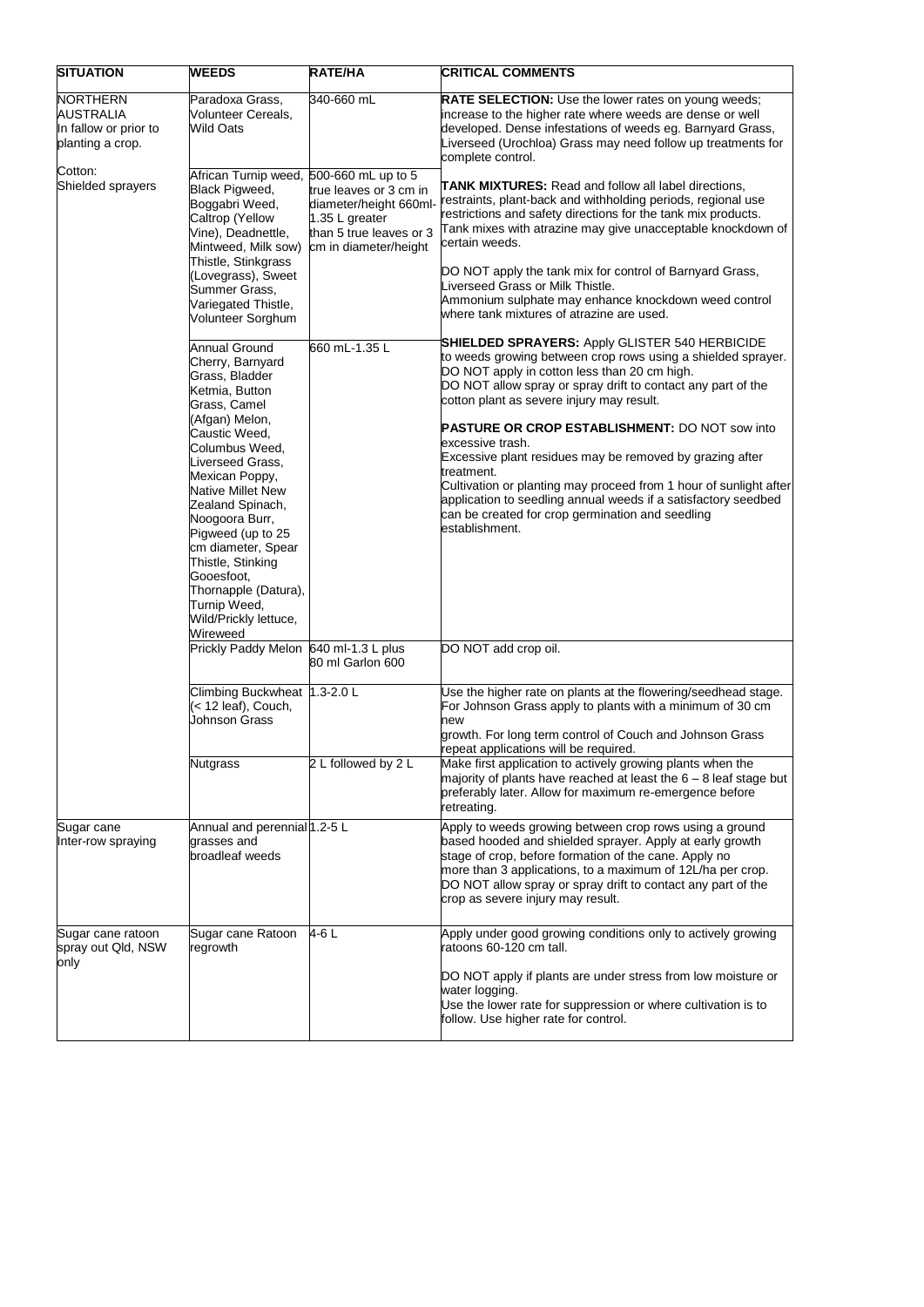### **PRE- AND POST-HARVEST USES**

| ,,,,,,,,,<br><b>SITUATION</b>                                                                                                                                                                                                                                           | <b>WEEDS</b>                                            | RATE/HA                                    | <b>CRITICAL COMMENTS</b>                                                                                                                                                                                                                                                                                                                                                                                                                                                                                                                                                                                                                                                                                                                  |
|-------------------------------------------------------------------------------------------------------------------------------------------------------------------------------------------------------------------------------------------------------------------------|---------------------------------------------------------|--------------------------------------------|-------------------------------------------------------------------------------------------------------------------------------------------------------------------------------------------------------------------------------------------------------------------------------------------------------------------------------------------------------------------------------------------------------------------------------------------------------------------------------------------------------------------------------------------------------------------------------------------------------------------------------------------------------------------------------------------------------------------------------------------|
| Sorghum control                                                                                                                                                                                                                                                         | Grain sorghum (pre-<br>harvest)                         | $1 - 1.35$ L                               | DO NOT apply if crop is under stress from low moisture, frost<br>cold or waterlogging.<br>Apply when grain moisture is less than 25%. Use the higher<br>rate where the crop has produced significant number of late<br>tillers or where following crops will be established without<br>further treatment. DO NOT apply to crops intended for seed<br>production.<br>Treatment may increase potential for crop lodging.                                                                                                                                                                                                                                                                                                                    |
|                                                                                                                                                                                                                                                                         | Grain sorghum (post-660 mL-1.35 L<br>harvest)           |                                            | Slashed/grazed stubble. Apply when fresh regrowth is at least<br>20 cm high. Use the higher rate on standing stubble or where<br>regrowth from slashed sorghum has advanced beyond 50 cm in<br>height.                                                                                                                                                                                                                                                                                                                                                                                                                                                                                                                                    |
| Cotton<br>Pre-harvest                                                                                                                                                                                                                                                   | Bathurst Burr,<br>Noogoora Burr,<br>Winter annual weeds | 840 mL-1.7 L                               | Treatments may be applied alone or in a tank mix with Dropp*<br>or Harvade*. Apply when 60% of balls are open. When tank<br>mixed with conditioner/defoliant treatments, a slightly higher<br>proportion of cotton leaf may be retained particularly where<br>higher rates are used and conditions are unfavourable for<br>defoliation.                                                                                                                                                                                                                                                                                                                                                                                                   |
| <b>PRE-HARVEST</b><br>APPLICATION<br>reduce viable seed set<br>weeds in: field<br>peas(Pisum sativum),<br>faba beans (Vicia taba)                                                                                                                                       | Annual<br>Ryegrass(Lolium<br>rigidum)                   | 320-680 mL                                 | Use lower rate if Ryegrass is flowering and higher rate if<br>Ryegrass is at milky dough stage. Application should be made<br>at or after crop maturity. Application before this time may<br>significantly reduce yields (in practice losses in excess of 25%<br>can occur). Apply when the average seed moisture content is<br>below 30%. For faba beans, this is indicated by the pods going<br>black and for Field peas by the pods going yellow.<br>DO NOT harvest within 7 days after application.<br>DO NOT use on crops intended for seed or sprouting.<br>Glyphosate resistance biotypes have been detected in<br>Australia. If glyphosate resistance weeds are known to be<br>present, apply<br>an additional method of control. |
| <b>PRE-HARVEST</b><br><b>APPLICATION</b><br>as harvest aid herbicide<br>and weed control<br>:Wheat (Triticum<br>aestivum)                                                                                                                                               | Annual weeds                                            | 900 mL-1.8 L                               | Apply to mature crop from late dough stage (28% moisture)<br>onwards. The higher rate will be required when crops are heavy<br>and leaf shading effects may occur.<br>DO NOT harvest within 7 days after application.<br>DO NOT use on crops intended for seed or sprouting.<br>Where wheat is grown in rotation with any herbicide tolerant<br>crop management should be consistent with implementation of-<br>any<br>management plan for herbicide tolerant crops.                                                                                                                                                                                                                                                                      |
| PRE-HARVEST<br><b>APPLICATION</b><br>To desiccate a crop as<br>harvest aid and weed<br>control                                                                                                                                                                          | Annual weeds                                            | 680 mL-1.8 L                               | Apply with boom or by air. Use higher rates where crops or<br>weeds are dense and where faster desiccation is required.<br>Application should be made at or after crop maturity.<br><b>Chickpeas and lentils:</b> Apply when physiologically mature and                                                                                                                                                                                                                                                                                                                                                                                                                                                                                   |
| Adzuki beans,<br>Chickpeas,<br>Mungbeans/Adzuki and<br>Cowpea,<br>Faba beans,<br>Field peas, Lentils,<br>Mungbeans, soybean                                                                                                                                             |                                                         |                                            | less than 15% green pods.<br>Soybean: Apply only after seed pod have lost all green colour<br>and 80-90% of leaves have dropped.<br>Mungbeans/Adzuki and Cowpea: Apply to mature crops when<br>pods are brown/black.                                                                                                                                                                                                                                                                                                                                                                                                                                                                                                                      |
| (Application to crops<br>intended for seed<br>production or for<br>sprouting may reduce<br>Germination<br>percentage to<br>commercially                                                                                                                                 |                                                         |                                            | <b>Field peas:</b> Apply when seeds turn yellow and average<br>moisture content is below 30%.<br><b>Faba beans:</b> Apply when pods turn black and average seed<br>moisture content is below 30%.<br>DO NOT harvest within 7 days of application. Speed of crop                                                                                                                                                                                                                                                                                                                                                                                                                                                                           |
| unacceptable levels).<br>PRE-HARVEST<br>APPLICATION<br>as harvest aid and<br>weed control<br>Chickpeas (Application<br>to crops intended for<br>seed production or for<br>sprouting may reduce<br>Germination<br>percentage to<br>commercially<br>unacceptable levels). | Annual weeds                                            | 500 ml-1.1 L plus 5 g<br>Lynx®WG Herbicide | desiccation is dependent on crop stage, growing conditions and<br>weather conditions during and after application.<br>Apply with boom or by air. Apply when chickpeas are<br>physiologically mature and less than 15% of green pods are<br>present.<br>Use higher rates where crops or weeds are dense and where<br>faster desiccation is required.<br>DO NOT harvest within 7 days of application. Speed of crop<br>desiccation is dependent on crop stage, growing conditions and<br>weather conditions during and after application                                                                                                                                                                                                    |
|                                                                                                                                                                                                                                                                         |                                                         |                                            |                                                                                                                                                                                                                                                                                                                                                                                                                                                                                                                                                                                                                                                                                                                                           |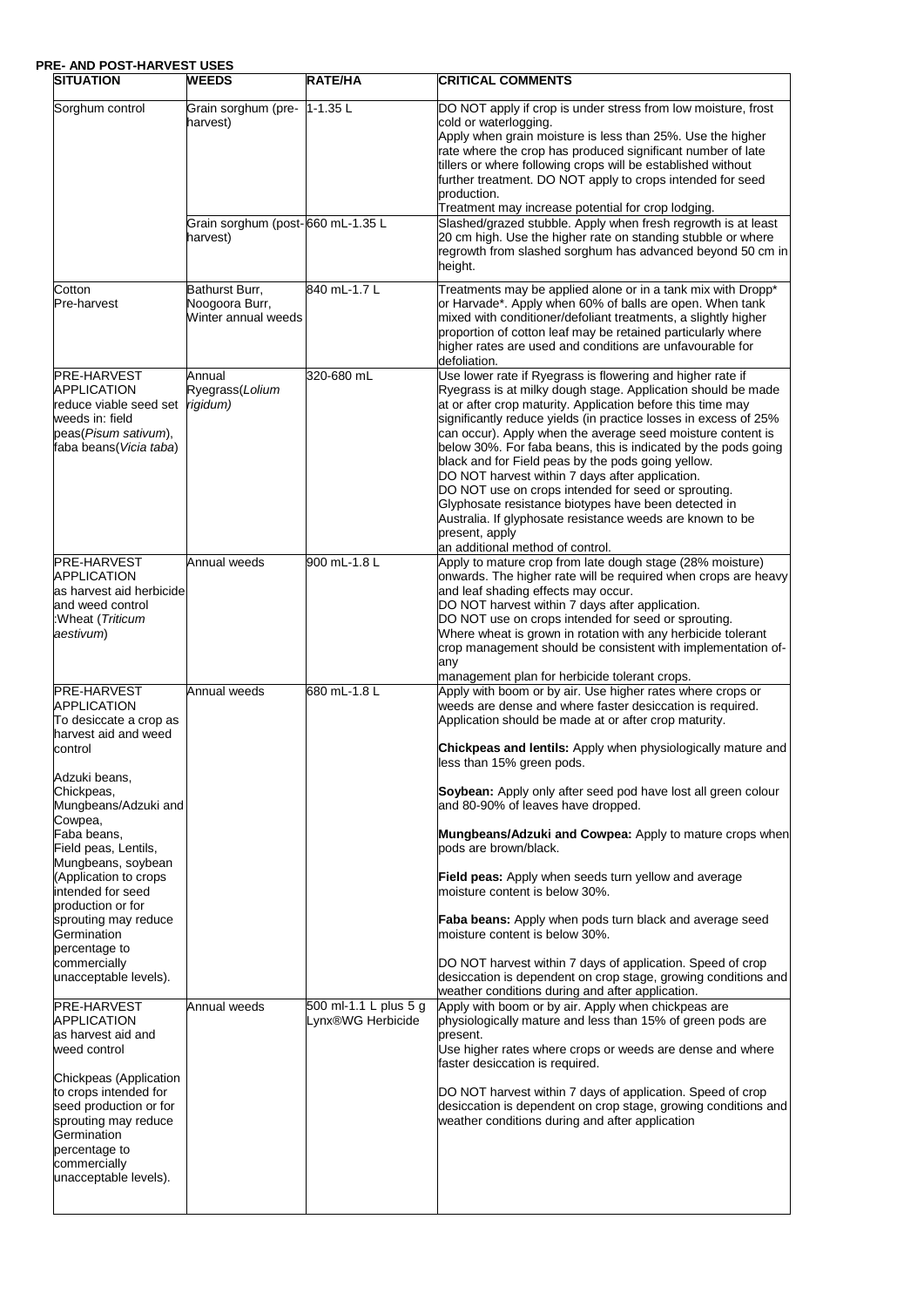### **USE SITUATIONS**

| <b>SITUATION</b>                                                                                                                                                                                                                                                                                                                                                                                                                                                                                                                                                                                                                                 |                                              | <b>CRITICAL COMMENTS- READ APPLICATION CHECKLIST BEFORE</b>                                                                                                                                                                                                                                                                                                                                                                                                                                                                                                                                                                                                                                                                                                                                                                                                                                                                                    |
|--------------------------------------------------------------------------------------------------------------------------------------------------------------------------------------------------------------------------------------------------------------------------------------------------------------------------------------------------------------------------------------------------------------------------------------------------------------------------------------------------------------------------------------------------------------------------------------------------------------------------------------------------|----------------------------------------------|------------------------------------------------------------------------------------------------------------------------------------------------------------------------------------------------------------------------------------------------------------------------------------------------------------------------------------------------------------------------------------------------------------------------------------------------------------------------------------------------------------------------------------------------------------------------------------------------------------------------------------------------------------------------------------------------------------------------------------------------------------------------------------------------------------------------------------------------------------------------------------------------------------------------------------------------|
|                                                                                                                                                                                                                                                                                                                                                                                                                                                                                                                                                                                                                                                  |                                              | USING.<br>See annual, Perennial and Woody weeds section below for most<br>appropriate use.                                                                                                                                                                                                                                                                                                                                                                                                                                                                                                                                                                                                                                                                                                                                                                                                                                                     |
| <b>General Weed Control</b><br>For general weed control in domestic areas (home gardens),<br>commercial, industrial and public service areas, agricultural<br>the appropriate weeds controlled table                                                                                                                                                                                                                                                                                                                                                                                                                                             |                                              | For the control of many grasses and broadleaf weeds. RATE: 7 mL per litre of<br>water<br>Apply when weeds are actively growing.<br>buildings and other farm situations for specific weeds refer to Apply to ensure complete and uniform wetting of foliage. Visible symptoms<br>may take from 3 to 7 days to develop.                                                                                                                                                                                                                                                                                                                                                                                                                                                                                                                                                                                                                          |
| <b>Agricultural Areas</b>                                                                                                                                                                                                                                                                                                                                                                                                                                                                                                                                                                                                                        |                                              | GLISTER 540 HERBICIDE may be used for control of annual, perennial and<br>woody weeds as directed, in agricultural land prior to sowing of any edible or<br>non-edible crop, but not prior to transplanting tomato seedlings.                                                                                                                                                                                                                                                                                                                                                                                                                                                                                                                                                                                                                                                                                                                  |
| Dry drains and channels only                                                                                                                                                                                                                                                                                                                                                                                                                                                                                                                                                                                                                     |                                              | DO NOT apply to weeds growing in or over water. DO NOT spray across<br>open bodies of water, and DO NOT allow spray to enter the water.<br>DO NOT allow water to return to dry channels and drains within 4 days of<br>application.                                                                                                                                                                                                                                                                                                                                                                                                                                                                                                                                                                                                                                                                                                            |
| <b>Forests</b>                                                                                                                                                                                                                                                                                                                                                                                                                                                                                                                                                                                                                                   |                                              | GLISTER 540 HERBICIDE may be used prior to establishment of nurseries,<br>for site preparation prior to planting and amongst established trees using a<br>directed or shielded spray, or using selective wiper equipment.<br>DO NOT allow wiper surface to contact any part of the tree.<br>DO NOT allow spray or spray drift to contact foliage or green bark of<br>desirable trees, since severe injury may result.                                                                                                                                                                                                                                                                                                                                                                                                                                                                                                                          |
| Non-Agricultural Areas<br>Around buildings, commercial and industrial areas, domestic<br>and public service areas, rights-of-way                                                                                                                                                                                                                                                                                                                                                                                                                                                                                                                 |                                              | GLISTER 540 HERBICIDE does not provide residual weed control. For<br>residual weed control of annual weeds, GLISTER 540 HERBICIDE may be<br>tank mixed with certain residual herbicides. See Tank Mixtures/<br>Compatibility.                                                                                                                                                                                                                                                                                                                                                                                                                                                                                                                                                                                                                                                                                                                  |
| <b>Tree and Vine Crops</b><br>Avocado, banana, blueberries, citrus fruits, custard apples,<br>duboisia, figs-dessert, guava, hops, kiwifruit, litchi, mango,<br>monstera-fruit, nuts (including almond, pecan, macadamia,<br>pistachio and walnut), olives, pawpaw, persimmons, pome<br>fruit, raspberries, stone fruit, tea, vineyards                                                                                                                                                                                                                                                                                                          |                                              | Apply as directed or shielded spray or using wiper equipment.<br>DO NOT apply as a spray near trees or vines less than 3 years old unless<br>they are effectively shielded from spray and spray drift.<br>DO NOT allow wiper surface to contact any part of the tree, vine or palm.<br>Citrus fruit, nuts, olives, pome fruit& vineyards: DO NOT allow spray or<br>spray drift to contact green bark or stems, canes, laterals, suckers, fresh<br>wounds, foliage or fruit.<br>Hops: Apply in Winter, prior to crop emerging from dormancy.<br>Tea: Apply a maximum of 2.7 L/ha by shielded boom or directed off-centre<br>nozzle or 340 mL/100 L by directed hand-gun or knapsack to avoid<br>application to the crop.<br>All other crops: DO NOT allow spray or spray drift to contact any part of the<br>plant including the trunk.<br>Caution: Where split bark on kiwifruit and green stems on pawpaw occur,<br>extreme care is required. |
| <b>WEEDS CONTROLLED</b>                                                                                                                                                                                                                                                                                                                                                                                                                                                                                                                                                                                                                          | <b>BOOM RATE</b><br>/ha                      | <b>CRITICAL COMMENTS</b>                                                                                                                                                                                                                                                                                                                                                                                                                                                                                                                                                                                                                                                                                                                                                                                                                                                                                                                       |
| <b>ANNUAL WEEDS</b><br>Amaranth, Annual Ryegrass, Bathurst 1.35-2 L/ha<br>Burr, Barley Grass, Brome Grass,<br>Barnyard Grass, Caltrop, Canary<br>Grass, Capeweed, Chickweed,<br>Cobblers Peg, Deadnettle, Doublegee, per 100 L<br>Fumitory, Ground Cherry, Hedge<br>Mustard, Lesser Swine cress,<br>Liverseed Grass, Mintweed, Naogoora 50-70 mL per 15L<br>Burr, Paradoxa Grass, Paterson's<br>Curse, Pigweed, Potato Weed, Saffron<br>Thistle, Silvergrass, Sow Thistle, Spear<br>Thistle, Spiny Burrgrass, Spurge, Sub<br>Clover, Thornapple, Wild Mustard, Wild<br>Oats, Wild Turnip, Winter Grass,<br>Variegated Thistle, Volunteer Cereals | Boom:<br>Handgun:<br>330-480 mL<br>Knapsack: | Apply to weeds whenever they are not subject to stress due to draught or<br>frost. Use higher rate on weeds over 15 cm in height or diameter or where<br>dense weed cover limits spray coverage. Use higher spot spraying rate when<br>applying less than 5 L spray per 100 sqm.<br>GLISTER 540 HERBICIDE does not provide residual weed control. Repeat<br>treatments may be necessary to control later germinating weeds.<br>For residual control of annual weeds GLISTER 540 HERBICIDE may be tank-<br>mixed with certain residual herbicides. See Tank Mixtures in the General<br>Instructions. DO NOT use an atrazine tank-mix for control of Barnyard Grass<br>or Liverseed Grass.<br><b>Annual Ryegrass:</b> Glyphosate resistance biotypes have been detected in<br>Australia. If glyphosate resistance weeds are known to be present, apply an<br>additional method of control.                                                       |